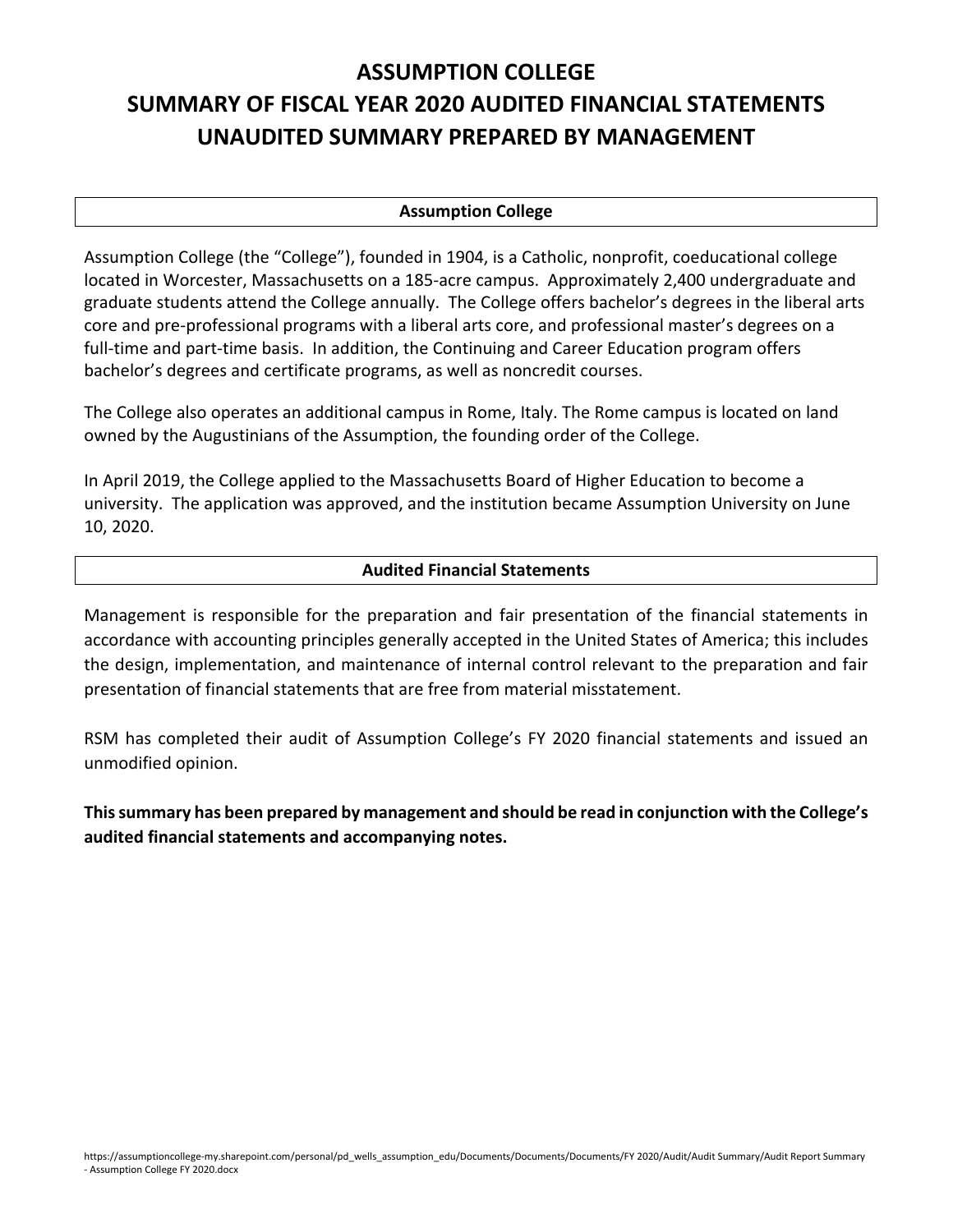## **Strong Statement of Financial Position (Balance Sheet)**

The College continues to maintain a solid statement of financial position (reported on page 1 of the audited financial statements).

Key highlights regarding information reported within the Statement of Financial Position include:

- \$17.0 million in cash at 5/31/2020 (\$7.8 million at 5/31/2019)
- \$11.0 million in short-term investments at 5/31/2020 (\$12.3 million at 5/31/2019) The investments are anticipated to be used for new academic program facilities and endowment funded needs.
- \$99.4 million in long-term investments at 5/31/2020 (\$110.0 million at 5/31/2019) The majority of these investments are endowment related.
- Long-term debt increased from \$41.8 million at 5/31/2019 to \$47.3 million at 5/31/2020. In April 2020, the College was granted a loan of \$7,500,000 pursuant to the Payroll Protection Program (PPP) under the CARES Act. Under the terms of the PPP, the loan is forgivable if it is used for qualifying expenses as described in the CARES Act.
- Net assets without donor restrictions decreased from \$135.1 million at 5/31/2019 to \$133.3 million at 5/31/2020. Total net assets increased from \$175.2 million at 5/31/2019 to \$176.8 million at 5/31/2020.

## **FY 2020 unrestricted operating surplus of \$262 thousand**

The College is pleased to report that it had an unrestricted (without donor restrictions) increase in net assets from operations – an operating surplus - reported in conformity with accounting principles generally accepted in the United States of America of \$262 thousand for the year ended May 31, 2020. This compares with an unrestricted surplus from operations of \$713 thousand in FY 2019.

The FY 2020 unrestricted operating surplus is reported within the statement of activities and changes in net assets included as part of the audited financial statements on page 2.

The statements of activities and changes in net assets report the changes in net assets from operating and nonoperating activities. Operating revenues consist of those items attributable to the College's primary mission of providing education. Additionally, operating revenue includes contributions received related to annual fund support. The College allocates endowment income and appreciation based on the absence or existence of donor‐imposed restrictions. Interest and dividends earned on the funds without donor restrictions are included as operating revenue.

The College reports expenses associated with the management of the College's operations, including activities associated with the plant, endowment, annuity and loan funds, as operating expenses.

## **Statements of Cash Flows: net cash is being provided by operating activities**

Net cash was provided by operating activities: \$2.5 million in FY 2020 and \$3.9 million in FY 2019. The statement of cash flows is reported within the FY 2020 audited financial statements on page 4.